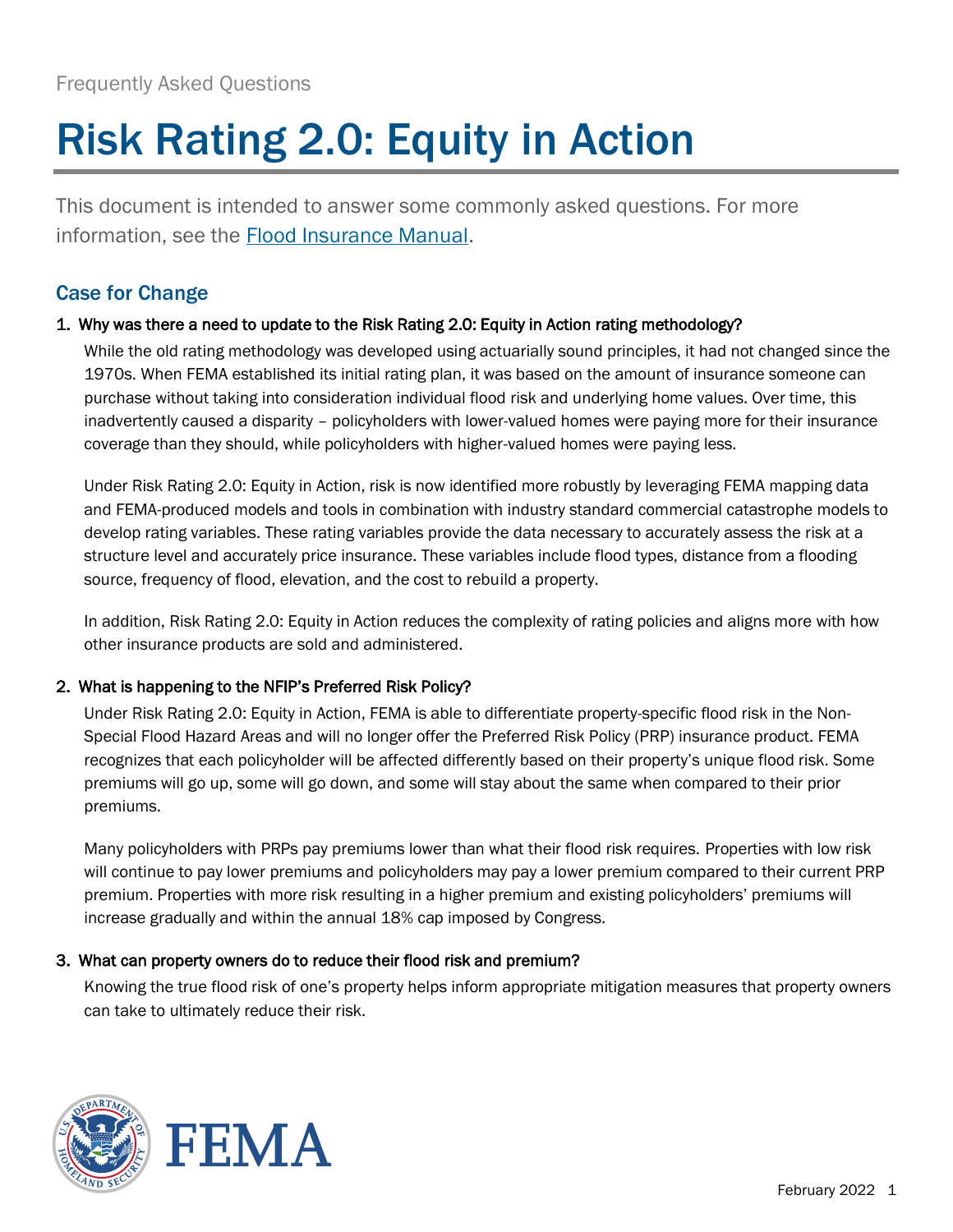Mitigation efforts, such as elevating a building, installing proper flood openings in a crawlspace or enclosure, and elevating certain machinery & equipment, will help reduce flood damage and potentially the cost of flood insurance. FEMA will extend available policy discounts regardless of flood zone when policyholders have taken steps to mitigate against potential flood damage to their property. See [Flood Insurance Manual Section 3. II. C.](https://www.fema.gov/sites/default/files/documents/fema_nfip-flood-insurance-manual-sections-1-6_oct2021.pdf)  [5.](https://www.fema.gov/sites/default/files/documents/fema_nfip-flood-insurance-manual-sections-1-6_oct2021.pdf)

## Implementation Timeline

## 4. What is the timeline for Risk Rating 2.0: Equity in Action implementation?

With the impact of COVID-19 since early 2020, FEMA is conscious of the far-reaching economic impacts that COVID-19 has had on the nation and existing policyholders. We are taking a phased approach to rolling out the new rates.

In Phase I: New policies effective on or after Oct. 1, 2021, are priced under Risk Rating 2.0: Equity in Action. From Oct. 1, 2021 through March 31, 2022, existing policies may be able to renew under the Risk Rating 2.0: Equity in Action methodology.

The goal for existing policyholders in Phase I is a customer-centric process that supports the policyholder's ability to renew into the more favorable option of either the old pricing methodology or the new pricing methodology.

**• In Phase II:** Policies effective on or after April 1, 2022, will be renewed into Risk Rating 2.0: Equity in Action.

Beginning April 1, 2022, existing policyholders will transition to the new rating plan at the first renewal under the new rating methodology. NFIP flood insurers will be required to provide the information needed for the new rating plan upon renewal.

## **Communications**

## 5. What guidance is available to communicate Risk Rating 2.0: Equity in Action program changes?

FEMA provided industry partners with guidance documents detailing Risk Rating 2.0: Equity in Action program changes.

- [2021 NFIP Risk Rating 2.0: Equity in Action Flood Insurance Manual:](https://www.fema.gov/flood-insurance/work-with-nfip/manuals/current) This manual outlines the NFIP's underwriting policies and processes to enable effective and consistent program implementation within the Risk Rating 2.0: Equity in Action framework. FEMA formally released the final version of the Risk Rating 2.0: Equity in Action Flood Insurance Manual in October 2021. Policies rated under the old methodology will continue to reference the NFIP Flood Insurance Manual effective April 1, 2021.
- [Risk Rating 2.0: Equity in Action Industry Transition Memo:](https://nfipservices.floodsmart.gov/sites/default/files/w-21012_RR%202.0%20ITM_9-1-21.pdf) This document explains how the transition from the old rating methodology to Risk Rating 2.0: Equity in Action will occur.
- [Risk Rating 2.0: Equity in Action Rating Methodology and Data Resources:](https://www.fema.gov/sites/default/files/documents/FEMA_Risk-Rating-2.0_Methodology-and-Data-Appendix__01-22.pdf) This document contains a technical overview of the Risk Rating 2.0: Equity in Action rating plan. This was published on [FEMA's website](http://www.fema.gov/) on April 1, 2021 and updated Feb. 18, 2022.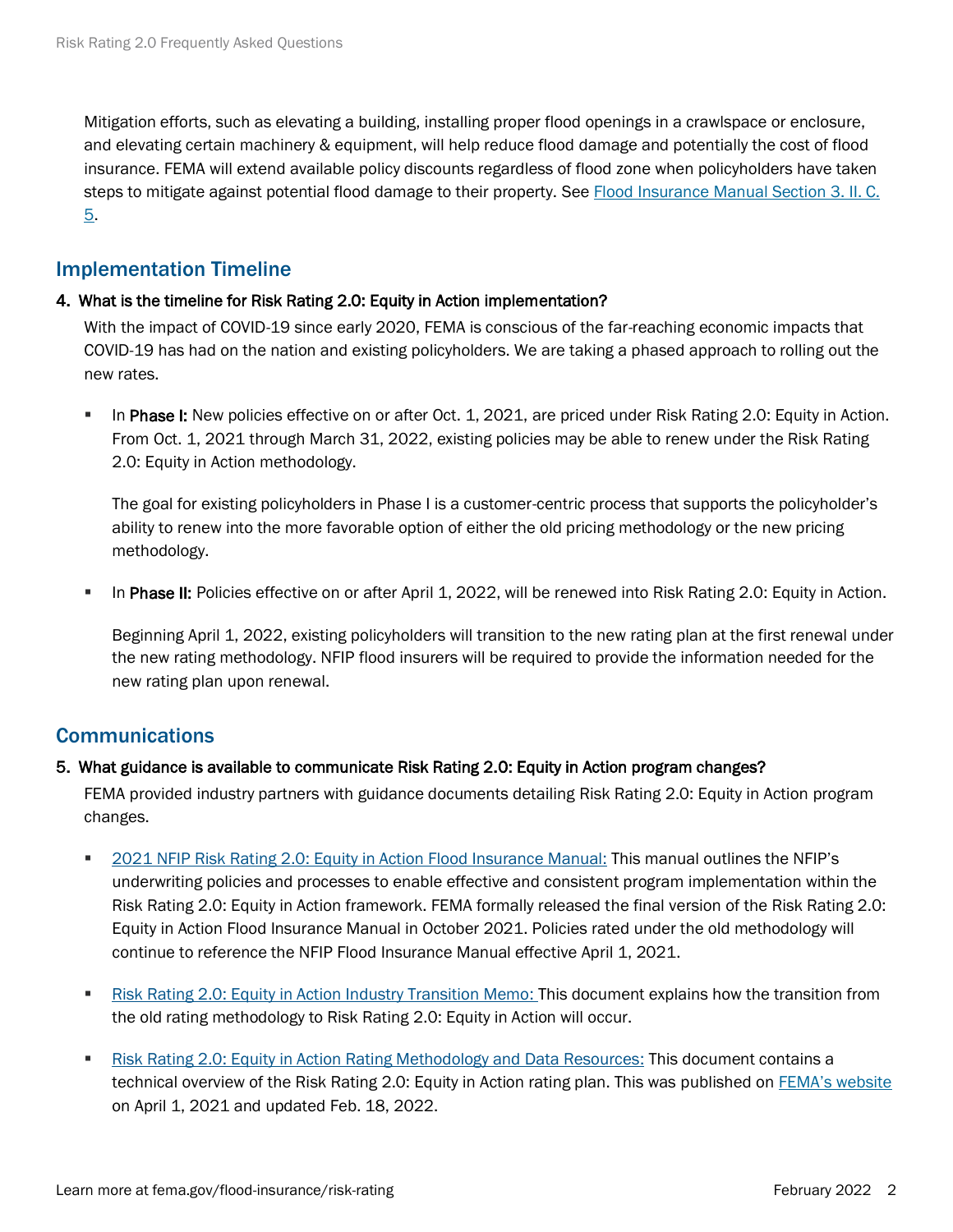## Mandatory Purchase

## 6. Will Risk Rating 2.0: Equity in Action change the mandatory requirement for owners with property in the Special Flood Hazard Areas to purchase flood insurance?

No. Lenders will continue to use the current NFIP flood map to determine if a property is subject to the flood insurance mandatory purchase requirement. However, it should be noted that lenders retain the right to require the purchase of flood insurance beyond what is required under federal law. The mandatory purchase of flood insurance will still be required upon receipt of federal financial assistance in the form of a loan or disaster assistance for a property located within a high-risk flood area also referred to as the Special Flood Hazard Area. See [Flood Insurance Manual Section 1. II. C. Table 1.](https://www.fema.gov/sites/default/files/documents/fema_nfip-flood-insurance-manual-sections-1-6_oct2021.pdf)

## **Grandfathering**

## 7. How does Risk Rating 2.0: Equity in Action affect the grandfathered rating discount?

Under Risk Rating 2.0: Equity in Action, all existing policies will move toward their full-risk rates based on statutory glidepaths. The increase and target premiums for grandfathered policies are similar to those for nongrandfathered policies – some will see decreases, some will see smaller increases, and some will see larger increases in similar proportion to non-grandfathered policyholders. Statutory glidepaths transfer with the sale of a property to the new owner.

Existing policies formerly eligible for grandfathering will transition to their new full-risk premium under Risk Rating 2.0: Equity in Action. Premium increases for existing policies will be gradual and within the annual cap imposed by Congress, which for most policyholders will be 18%.

## New Methodology

#### 8. What data is FEMA using to calculate flood risk?

FEMA leverages a combination of models to support the development of rates. We use state-of-the-art industry technology to include catastrophe (CAT) models paired with the NFIP's mapping data to establish the new riskinformed rating methodology. This provides a better and more comprehensive understanding of flood risk at both the national and local levels. Data sources include:

- **FEMA sourced:** Existing mapping data, NFIP policy and claims data.
- Other Federal Government sourced: Publicly available U.S. Geological Survey data, National Oceanic and Atmospheric Administration (NOAA) Sea, Lake, and Overhead Surges from Hurricanes (SLOSH) data, and U.S. Army Corps of Engineers (USACE) data sets.
- **Third-party sourced:** Commercially available structural and replacement cost data and catastrophe flood models.

#### 9. Will FEMA continue to produce and use NFIP Flood Insurance Rate Maps?

Yes, FEMA flood mapping data will remain critical to inform local floodplain management building requirements and mandatory purchase requirements. FEMA's flood map data informs the catastrophe models used to develop rates under Risk Rating 2.0: Equity in Action. Se[e Flood Insurance Manual Section 3. II. B. 2.](https://www.fema.gov/sites/default/files/documents/fema_nfip-flood-insurance-manual-sections-1-6_oct2021.pdf)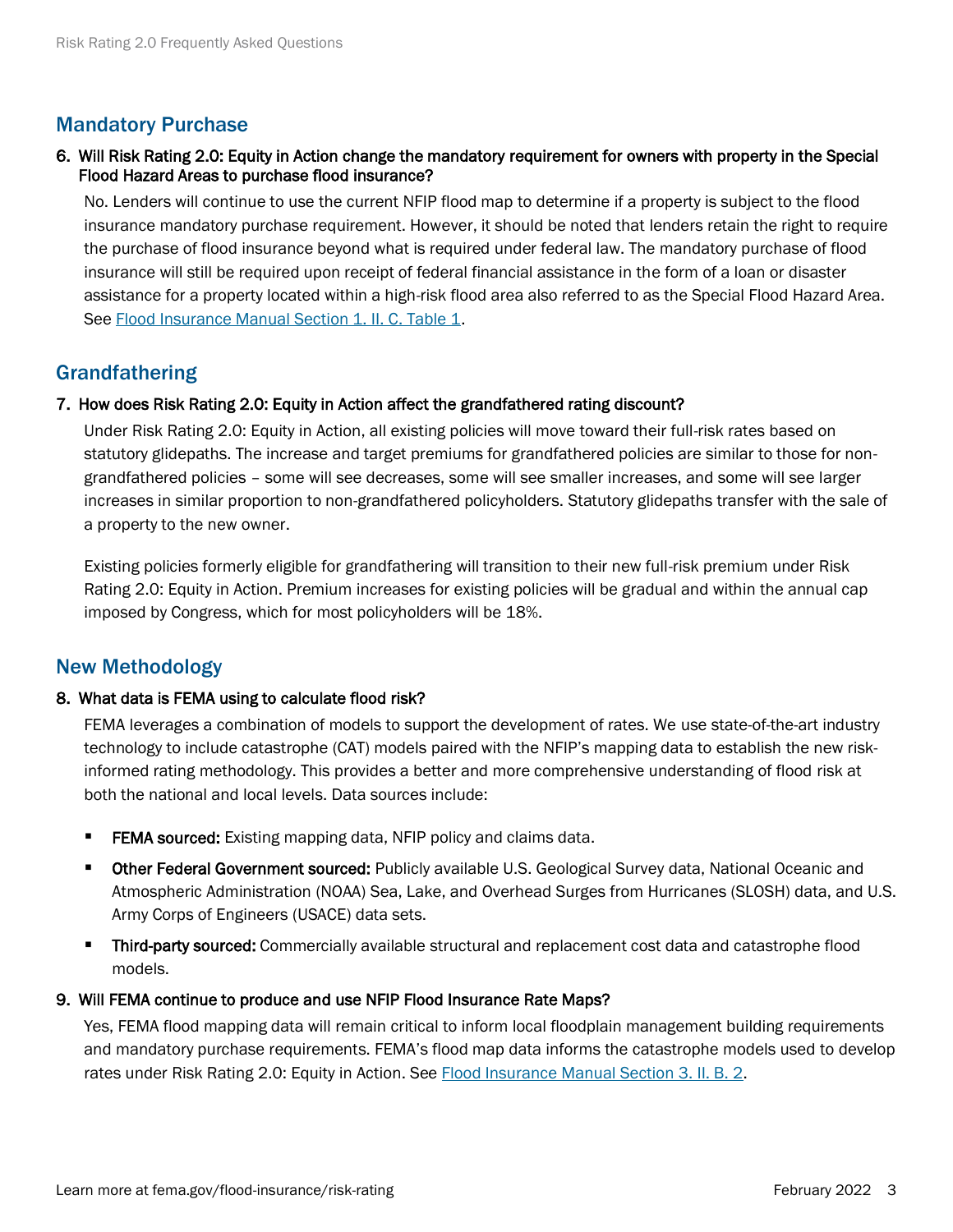## 10. How will Elevation Certificates factor into Risk Rating 2.0: Equity in Action? Will they still be required?

An [Elevation Certificate \(EC\)](https://www.fema.gov/sites/default/files/2020-07/fema_nfip_elevation-certificate-form_feb-2020.pdf) will no longer be required to purchase coverage under Risk Rating 2.0: Equity in Action. Instead, FEMA will use its tools and resources to determine FEMA-sourced elevation data of a building. However, a property owner may choose to provide an EC and submit it to their NFIP insurer to determine if it will affect their rate.

ECs help inform mitigation actions that will lower flood risk. They will also continue to be used for floodplain management building requirements, which can affect eligibility for Community Rating System (CRS) discounts. See [Flood Insurance Manual Section 3. II. C. 4.](https://www.fema.gov/sites/default/files/documents/fema_nfip-flood-insurance-manual-sections-1-6_oct2021.pdf)

## 11. How will Risk Rating 2.0: Equity in Action affect new policyholders with older single-family homes (also known as Pre-Flood Insurance Rate Map buildings)?

Policyholders receiving the Pre-Flood Insurance Rate Map (FIRM) discount under the old rating methodology have been paying some of the highest premiums in the NFIP. The average annual premium for these Pre-FIRM discounted policies is \$2,400.

Under Risk Rating 2.0: Equity in Action, FEMA can now determine the full-risk premium for Pre-FIRM buildings. Some premiums will go up, some will go down, and some will stay about the same when compared to their prior premiums. Under the Risk Rating 2.0: Equity in Action methodology, new customers with Pre-FIRM buildings that are primary residence may be eligible for a Pre-FIRM discount. Existing policies on Pre-FIRM buildings with more risk resulting in a higher premium will see a gradual increase within the annual cap imposed by Congress. See [Flood Insurance Manual Section 3. II. E. 1.](https://www.fema.gov/sites/default/files/documents/fema_nfip-flood-insurance-manual-sections-1-6_oct2021.pdf)

## Rate Impacts

## 12. How does Risk Rating 2.0: Equity in Action affect the Newly Mapped rating discount?

Under Risk Rating 2.0: Equity in Action, Newly Mapped discounts continue with subsequent rate increases. The Newly Mapped discount phases out annually until reaching the policy's full-risk premium.

Most properties eligible to receive the Newly Mapped discount in their first year will see a discount amount applied in the premium. Existing Newly Mapped policies whose premiums are higher at their renewal entering Risk Rating 2.0: Equity in Action will see a gradual increase annually. See Flood Insurance Manual Section 3. II. [E. 2.](https://www.fema.gov/sites/default/files/documents/fema_nfip-flood-insurance-manual-sections-1-6_oct2021.pdf)

## 13. What can policyholders do to ensure they are receiving the lowest premium?

Policyholders may acquire an [Elevation Certificate \(EC\),](https://www.fema.gov/sites/default/files/2020-07/fema_nfip_elevation-certificate-form_feb-2020.pdf) which provides more specific elevation information about their building and submit it to their NFIP insurer to determine if it will lower their premium.

Policyholders can also speak with local officials about completing mitigation activities in their communities and can take steps to mitigate flood risk in their home, such as elevating the structure or installing proper flood openings.

All policyholders are encouraged to confirm their application data or prior policy information with their agent. Policyholders can update their coverage amount and adjust deductibles, if suitable within NFIP guidelines.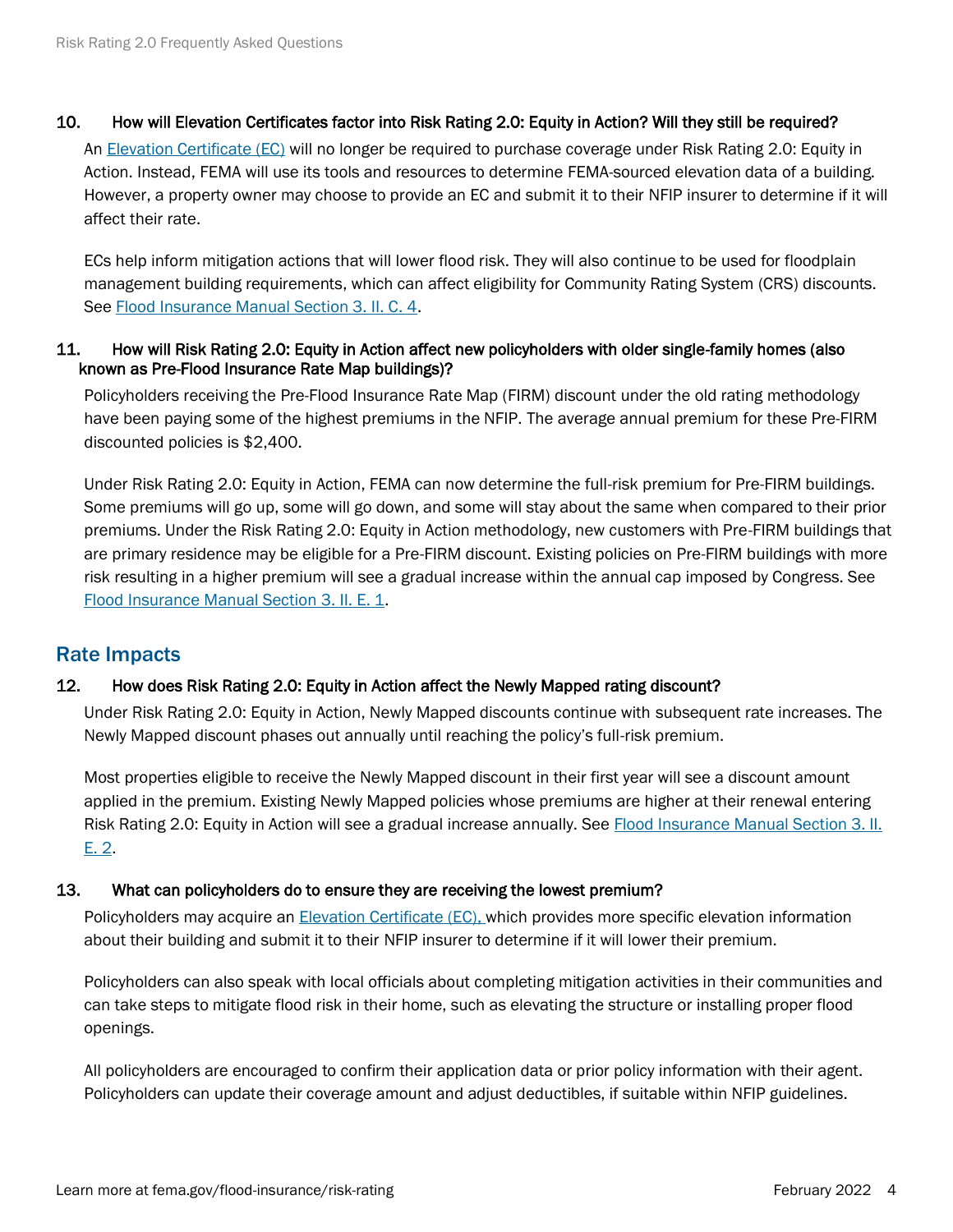## 14. How will Risk Rating 2.0: Equity in Action affect the ability for a policyholder to transfer their discount if their home changes ownership?

Under Risk Rating 2.0: Equity in Action, policyholders will still be able to transfer their discount to a new owner by assigning their flood insurance policy when their property changes ownership. Se[e Flood Insurance Manual](https://www.fema.gov/sites/default/files/documents/fema_nfip-flood-insurance-manual-sections-1-6_oct2021.pdf)  [Section 3. II. E. 4.](https://www.fema.gov/sites/default/files/documents/fema_nfip-flood-insurance-manual-sections-1-6_oct2021.pdf)

#### 15. How will prior claims affect insurance rates under Risk Rating 2.0: Equity in Action?

Claims history is considered in the premium if the property has two or more flood losses, with one loss under the new pricing methodology.

FEMA incorporates prior NFIP claims as a rating factor based on the number of loss dates that fall within a rolling 20-year window before the current policy effective date. The rating factor begins to apply at the renewal date following the first flood claim processed after the policy is rated under the NFIP's Risk Rating 2.0: Equity in Action methodology. See [Flood Insurance Manual Section 3. II. C. 8.](https://www.fema.gov/sites/default/files/documents/fema_nfip-flood-insurance-manual-sections-1-6_oct2021.pdf)

## 16. How will Risk Rating 2.0: Equity in Action affect the Community Rating System?

The Community Rating System (CRS) program will continue to exist and provide insurance discounts under Risk Rating 2.0: Equity in Action. Under the new methodology, the same CRS discounts will apply to all eligible properties in the community, regardless of flood zone.

Buildings not in compliance with community floodplain management regulations or that have known floodplain management violations are ineligible for the CRS premium discount. A policyholder can request a change to their CRS discount eligibility status by contacting their community Floodplain Administrator (FPA) to determine the appropriate documentation required to show compliance. See [Flood Insurance Manual Section 3. II. B. 3.](https://www.fema.gov/sites/default/files/documents/fema_nfip-flood-insurance-manual-sections-1-6_oct2021.pdf)

## 17. When Risk Rating 2.0: Equity in Action is implemented, will repetitive loss properties continue to be covered with an NFIP policy?

Under Risk Rating 2.0: Equity in Action, Repetitive Loss and Severe Repetitive Loss properties will continue to be eligible for coverage provided by the National Flood Insurance Program. See [Flood Insurance Manual Section 3.](https://www.fema.gov/sites/default/files/documents/fema_nfip-flood-insurance-manual-sections-1-6_oct2021.pdf)  [II. C. 8. b.](https://www.fema.gov/sites/default/files/documents/fema_nfip-flood-insurance-manual-sections-1-6_oct2021.pdf)

## 18. When Risk Rating 2.0: Equity in Action is implemented, will the HFIAA surcharge be different for primary and non-primary residences?

The congressionally mandated [Homeowner Flood Insurance Affordability Act of 2014 \(HFIAA\)](https://www.congress.gov/bill/113th-congress/house-bill/3370) surcharge will continue to apply to primary residences and non-primary residences as it did under the old rating methodology. See [Flood Insurance Manual Section 3. II. F. 2.](https://www.fema.gov/sites/default/files/documents/fema_nfip-flood-insurance-manual-sections-1-6_oct2021.pdf)

## **Levees**

## 19. Will the NFIP levee certification/accreditation requirements change as part of Risk Rating 2.0: Equity in Action?

As part of Risk Rating 2.0: Equity in Action, FEMA has not proposed any changes to levee accreditation criteria set forth in Code of Federal Regulations [Title 44 Section 65.10](https://www.ecfr.gov/current/title-44/chapter-I/subchapter-B/part-65/section-65.10) Mapping of Areas Protected by Levee Systems, nor to the levee analysis and mapping procedures for non-accredited levees, which are documented in FEMA's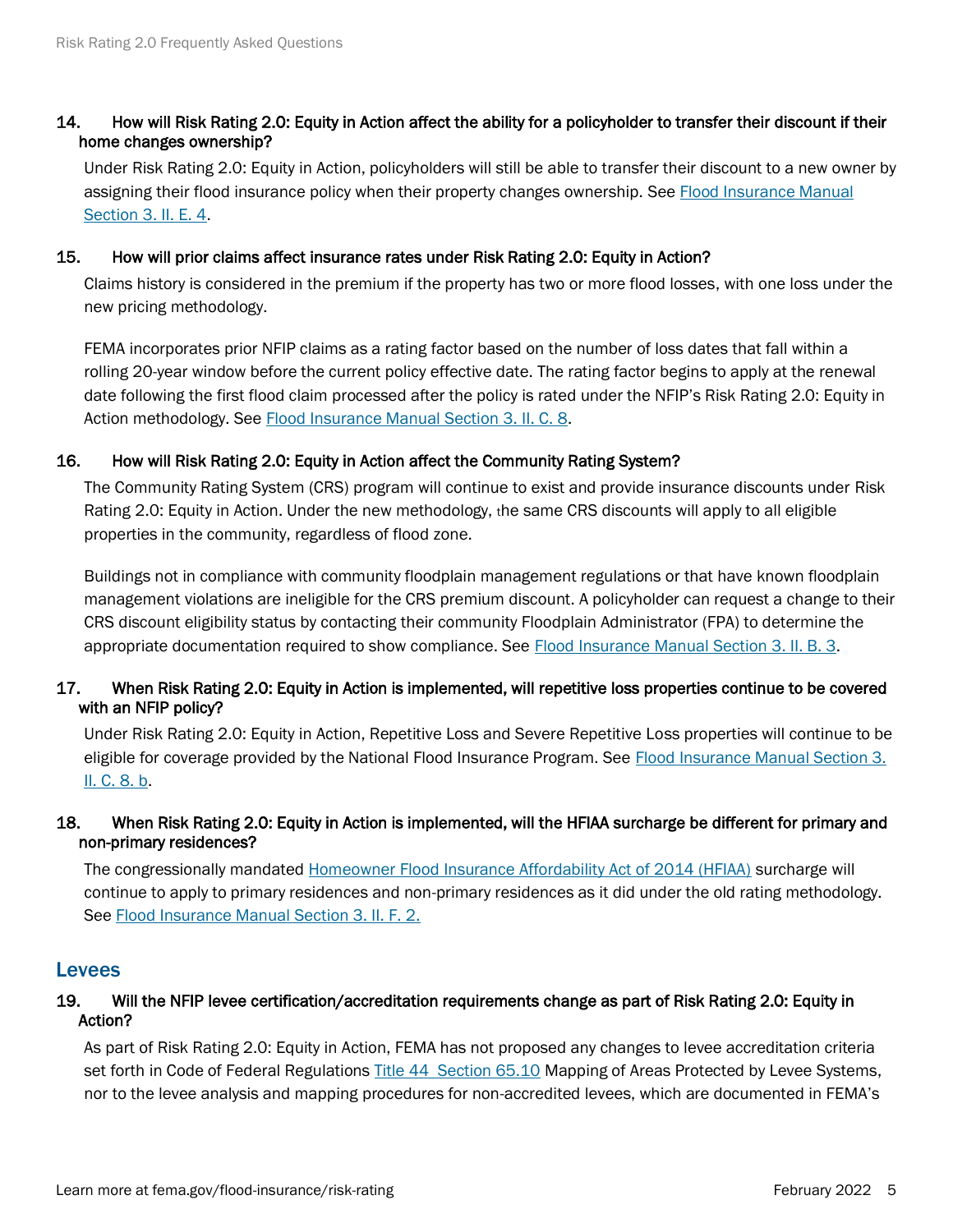guidelines and standards for the analysis and identification of the 1%-annual-chance flood hazard on a Flood Insurance Rate Map (FIRM).

## 20. What information did FEMA use to identify the level of risk reduction ("protection benefit") provided by a levee and the remaining flood risk behind a levee?

In developing Risk Rating 2.0: Equity in Action, FEMA partnered with the U.S. Army Corps of Engineers (USACE) to identify and use credible and consistently available information and methods to account for the level of risk reduction provided by both accredited and non-accredited levees. The rates for Risk Rating 2.0: Equity in Action were developed using an unprecedented level of available data and information.

FEMA used readily available data from the USACE-maintaine[d National Levee Database \(NLD\)](https://levees.sec.usace.army.mil/) and the Levee [Screening Tool \(LST\).](https://www.spl.usace.army.mil/Portals/17/docs/LeveeSafetyProgram/background.pdf#:~:text=Overview%20of%20the%20USACE%20Levee%20Screening%20Tool.%20The,and%20associated%20risks%20of%20levees%20in%20the%20US.) All levees identified in the NLD (Spring 2020) were considered for Risk Rating 2.0: Equity in Action. The NLD is a dynamic database that is continually updated.

Five key data points are used to assess the risk reduction provided by a levee, including: levee centerline, levee crest profile, leveed area, overtopping frequency, and levee performance.

The quantity and quality of levee information in the NLD and LST varies, and FEMA used the most detailed and highest quality data available from these sources. Levees that USACE routinely inspects generally have more high quality and detailed information available, and that data was used for Risk Rating 2.0: Equity in Action. If detailed information was not readily available, data from the NLD was used and enhanced, using consistent methods.

FEMA will continue working with USACE to improve levee data and to refine risk assessment methodologies to support annual rate updates and a risk-informed NFIP.

For more information, refer to FEMA's resource, [Levees in Risk Rating 2.0,](https://www.fema.gov/sites/default/files/documents/FEMA_Levees-in-Risk-Rating-2.0_2_22.pdf) which is available online.

## 21. How did FEMA use this information to establish insurance rates behind levees?

For each levee, the overtopping frequency and levee performance were directly incorporated into the catastrophe models to determine average annualized losses. Leveed areas have a separate rating algorithm from non-leveed areas.

USACE and FEMA jointly developed an approach that increased the ability to evaluate risk behind approximately 40% of levees in the country, which account for 90% of buildings behind levees.

## 22. What information is required to determine the "quality" of a levee?

Overtopping frequency and fragility curves are required to determine levee quality. For Risk Rating 2.0: Equity in Action, FEMA partnered with USACE to use credible and consistently available data and methods to consider the level of risk reduction for levees. The rates for Risk Rating 2.0: Equity in Action were set using this information.